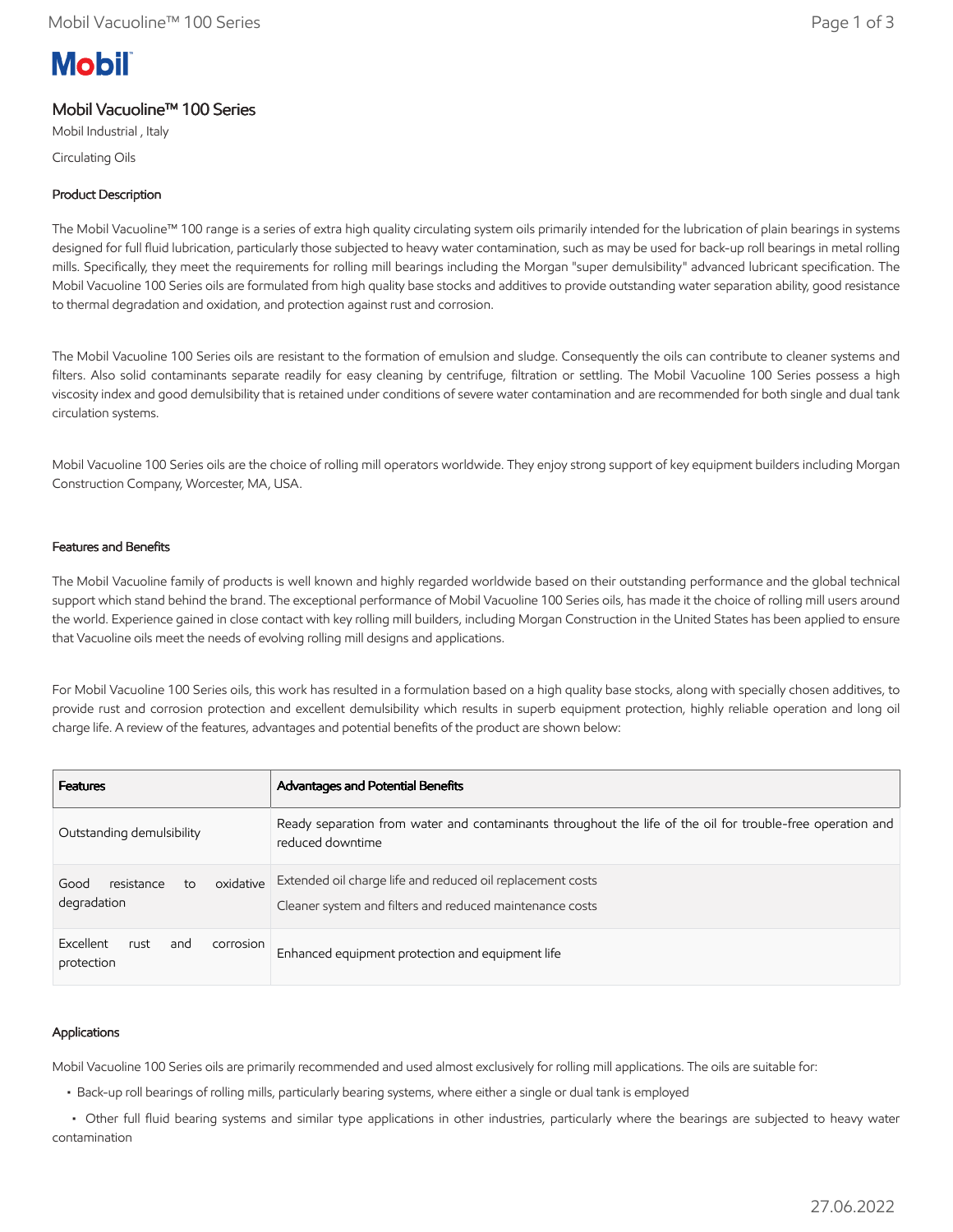#### Specifications and Approvals

| This product meets or exceeds the requirements of:                     |  | 133 | 137      | 146      | 148 |
|------------------------------------------------------------------------|--|-----|----------|----------|-----|
| DIN 51517-2:2018-09                                                    |  |     |          | X        |     |
| SMS Siemag Morgoil-Lubricant Spec Adv Lubricant SN 180 Part 4: 2016-04 |  |     | $\times$ | $\times$ |     |
| SMS Siemag Morgoil-Lubricant Spec Std Lubricant SN 180 Part 3: 2016-04 |  |     | $\times$ |          |     |

#### Properties and Specifications

| Property                                                                  | 128            | 133            | 137            | 146            | 148                 |
|---------------------------------------------------------------------------|----------------|----------------|----------------|----------------|---------------------|
| Grade                                                                     | <b>ISO 150</b> | <b>ISO 220</b> | <b>ISO 320</b> | <b>ISO 460</b> | <b>ISO 680</b>      |
| Copper Strip Corrosion, 3 h, 100 C, Rating, ASTM D130                     | 1B             | 1B             | 1B             | 1B             | 1B                  |
| Demulsibility, Emulsion, 52 C, Non-EP Oils, ml, ASTM D2711(mod)           |                |                |                |                | 40                  |
| Demulsibility, Free Water, 52 C (125 F), Non-EP Oils, ml, ASTM D2711(mod) | 40             | 36             | 39             | 41             |                     |
| Density @ 15 C, kg/l, ASTM D4052                                          | 0.89           | 0.89           | 0.9            | 0.9            | 0.91                |
| Emulsion, Time to 40/37/3, 82 C, min, ASTM D1401                          | 15             | 20             | 25             | 30             | 35                  |
| Flash Point, Cleveland Open Cup, °C, ASTM D92                             | 280            | 288            | 286            | 296            | 318                 |
| Foam, Sequence I, Stability, ml, ASTM D892                                | $\overline{O}$ | $\mathbf 0$    | $\mathbf{O}$   | $\overline{0}$ | $\mathsf{O}\xspace$ |
| Foam, Sequence I, Tendency, ml, ASTM D892                                 | $\mathbf 0$    | $\mathsf{O}$   | $\mathbf 0$    | $\mathbf 0$    | $\mathsf{O}\xspace$ |
| Kinematic Viscosity @ 100 C, mm2/s, ASTM D445                             | 14.8           | 18.8           | 23.9           | 30.1           | 36.7                |
| Kinematic Viscosity @ 40 C, mm2/s, ASTM D445                              | 150            | 220            | 320            | 460            | 680                 |
| Pour Point, °C, ASTM D97                                                  | $-9$           | $-6$           | $-9$           | $-6$           | $-6$                |
| Rust Characteristics, Procedure A, ASTM D665                              | <b>PASS</b>    | <b>PASS</b>    | <b>PASS</b>    | <b>PASS</b>    | <b>PASS</b>         |
| Viscosity Index, ASTM D2270                                               | 96             | 95             | 95             | 95             | 91                  |

#### Health and Safety

Health and Safety recommendations for this product can be found on the Material Safety Data Sheet (MSDS) @ [http://www.msds.exxonmobil.com/psims](http://www.msds.exxonmobil.com/psims/psims.aspx) /psims.aspx

All trademarks used herein are trademarks or registered trademarks of Exxon Mobil Corporation or one of its subsidiaries unless indicated otherwise. 05-2022

#### Esso Italiana s.r.l.

Via Castello della Magliana 25 00148, Roma, Italia

You can always contact our Technical Help Desk engineers on Mobil lubricants and services related questions:<https://www.mobil.it/it-it/contact-us>

800.011723